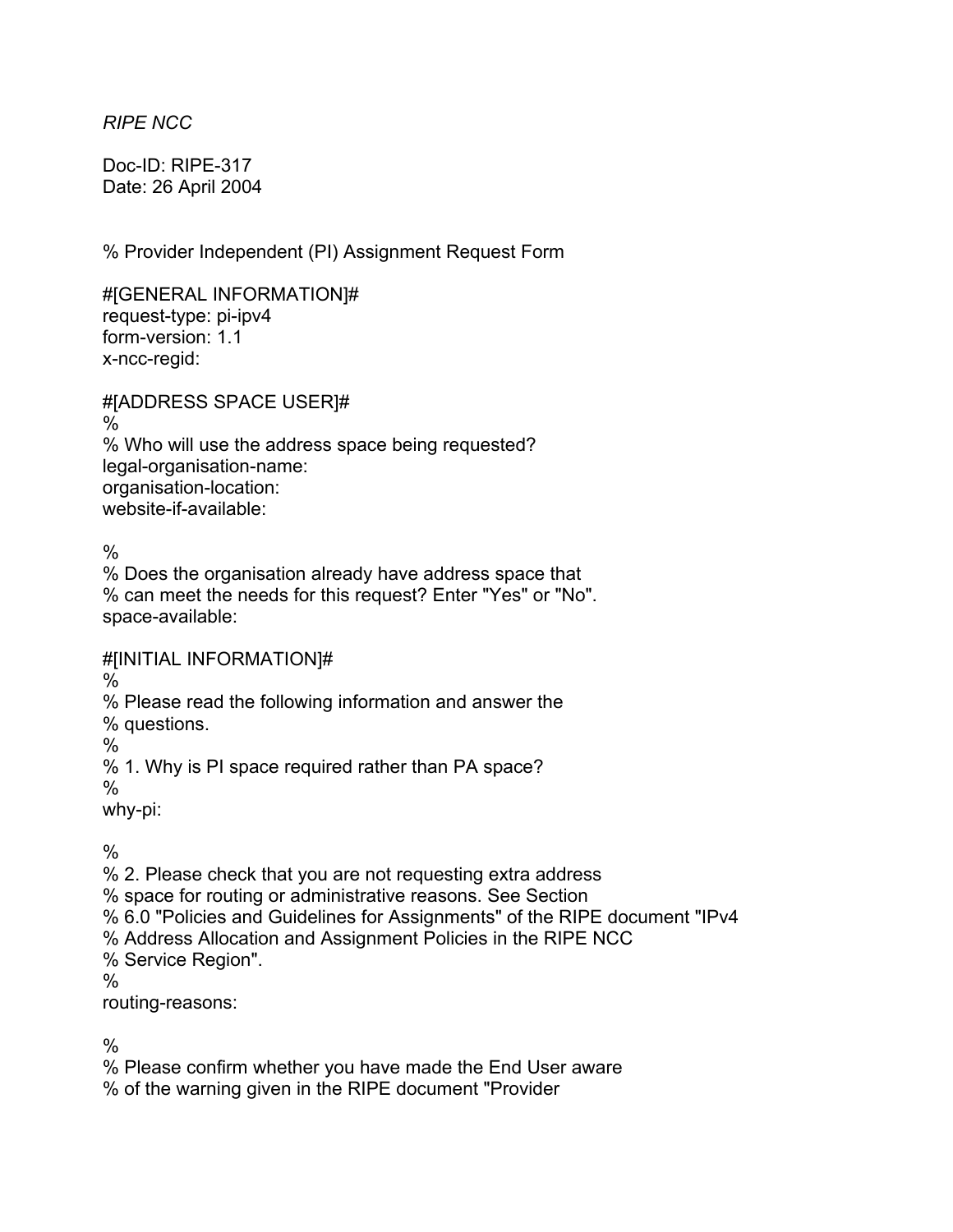% Independent vs Provider Aggregatable Address Space", % Section 3, "Detailed Recommendations". % confirmation:

 $\frac{0}{0}$ 

% You are required to confirm that the points mentioned % above have been read and understood and that the % organisation requesting the PI address space is fully % aware of the disadvantages of PI address space.  $\frac{0}{0}$ 

#[ADDRESSING PLAN]# number-of-subnets: address-space-returned:

 $\frac{0}{0}$ % Size % in CIDR Immediate 1yr 2yr Purpose subnet: totals:

## #[EQUIPMENT DESCRIPTION]#

%

% Please describe the equipment that will be used in the % network. Indicate the function of the equipment and provide % information regarding the way it uses IP address space. equipment-name: manufacturer-name: model-number: other-data:

#[NETWORK DESCRIPTION]#

%

% If your description does not allow the Hostmaster to

% understand the request you may be asked additional

% questions. Please add any additional information that you

% think may facilitate the evaluation of this request below.

## #[NETWORK DIAGRAM]#

%

% Please enter "Yes" or "No" if you have attached a network % diagram in JPEG or PostScript format to this e-mail % request.